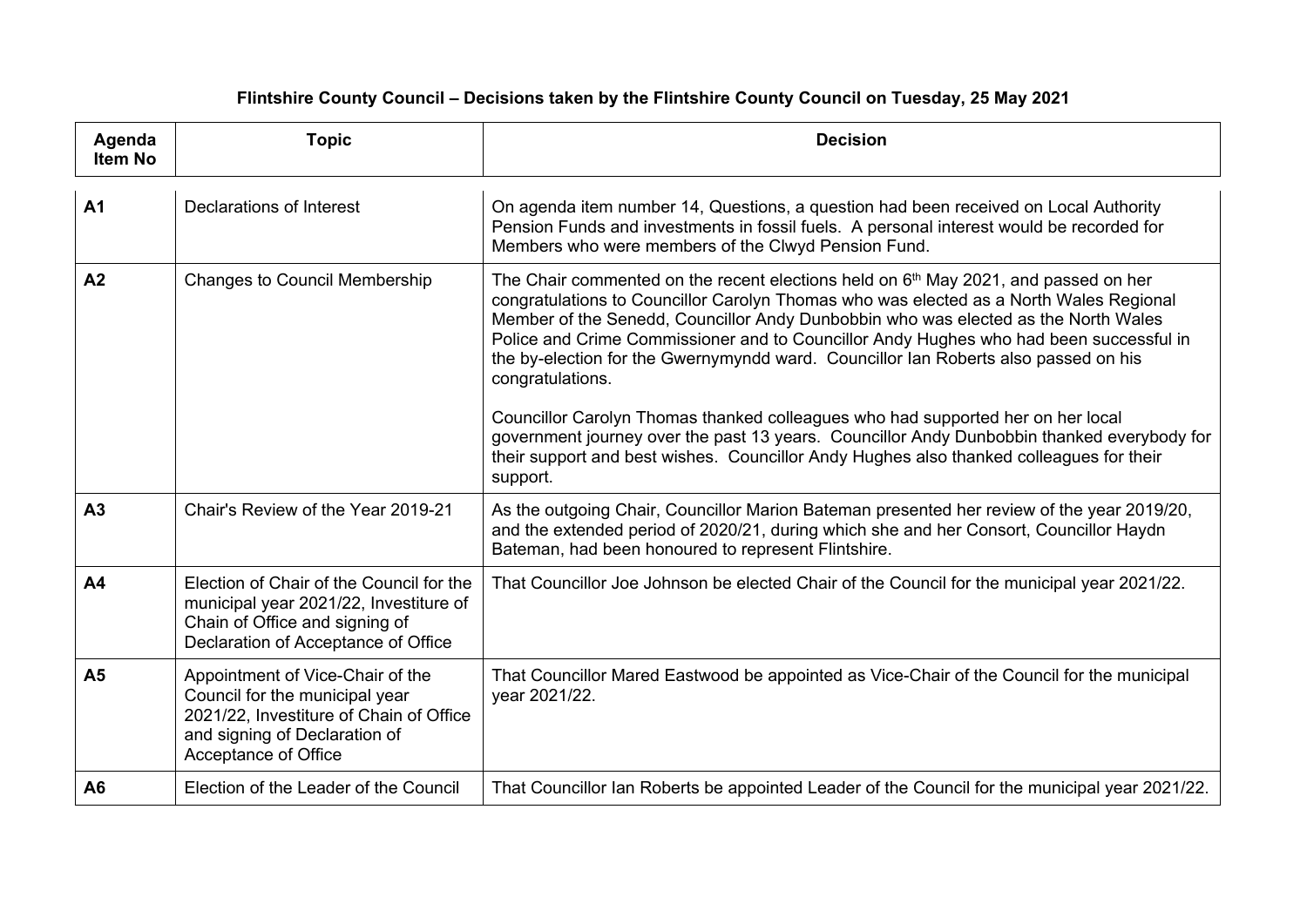| Agenda<br><b>Item No</b> | <b>Topic</b>                                         | <b>Decision</b>                                                                                          |                                                                                                                                                                                                                                                                            |                                                                                                     |
|--------------------------|------------------------------------------------------|----------------------------------------------------------------------------------------------------------|----------------------------------------------------------------------------------------------------------------------------------------------------------------------------------------------------------------------------------------------------------------------------|-----------------------------------------------------------------------------------------------------|
| <b>A7</b>                | Appointment of the Cabinet by the                    |                                                                                                          |                                                                                                                                                                                                                                                                            |                                                                                                     |
|                          | Leader of the Council                                | That the choice of Councillors to serve on the Cabinet and their portfolios detailed below, be<br>noted. |                                                                                                                                                                                                                                                                            |                                                                                                     |
|                          |                                                      | <b>Cabinet Member</b>                                                                                    |                                                                                                                                                                                                                                                                            | <b>Portfolio</b>                                                                                    |
|                          |                                                      | <b>lan Roberts</b>                                                                                       |                                                                                                                                                                                                                                                                            | Leader of the Council and Cabinet Member for Education &<br>Youth                                   |
|                          |                                                      | <b>Glyn Banks</b>                                                                                        |                                                                                                                                                                                                                                                                            | <b>Cabinet Member for Streetscene</b>                                                               |
|                          |                                                      | <b>Chris Bithell</b>                                                                                     |                                                                                                                                                                                                                                                                            | Cabinet Member for Planning and Public Protection                                                   |
|                          |                                                      | <b>Derek Butler</b>                                                                                      |                                                                                                                                                                                                                                                                            | <b>Cabinet Member for Economic Development</b>                                                      |
|                          |                                                      | Dave Hughes                                                                                              |                                                                                                                                                                                                                                                                            | <b>Cabinet Member for Housing</b>                                                                   |
|                          |                                                      | Paul Johnson                                                                                             |                                                                                                                                                                                                                                                                            | Cabinet Member for Finance, Social Value and Procurement                                            |
|                          |                                                      | <b>Christine Jones</b>                                                                                   |                                                                                                                                                                                                                                                                            | Deputy Leader of the Council (Partnerships) and Cabinet<br><b>Member for Social Services</b>        |
|                          |                                                      | <b>Billy Mullin</b>                                                                                      |                                                                                                                                                                                                                                                                            | Deputy Leader of the Council (Governance) and Cabinet<br>Member for Corporate Management and Assets |
| A8                       | <b>Constitutional Issues including</b><br>Committees | (i)<br><b>Appointment of Committees</b><br>That Council appoints the following Committees:               |                                                                                                                                                                                                                                                                            |                                                                                                     |
|                          |                                                      |                                                                                                          | Appeals Committee;<br><b>Clwyd Pension Fund Committee;</b><br><b>Constitution and Democratic Services Committee;</b><br>Governance and Audit Committee;<br><b>Grievance Committee;</b><br><b>Grievance Appeals Committee;</b><br>Investigation and Disciplinary Committee; |                                                                                                     |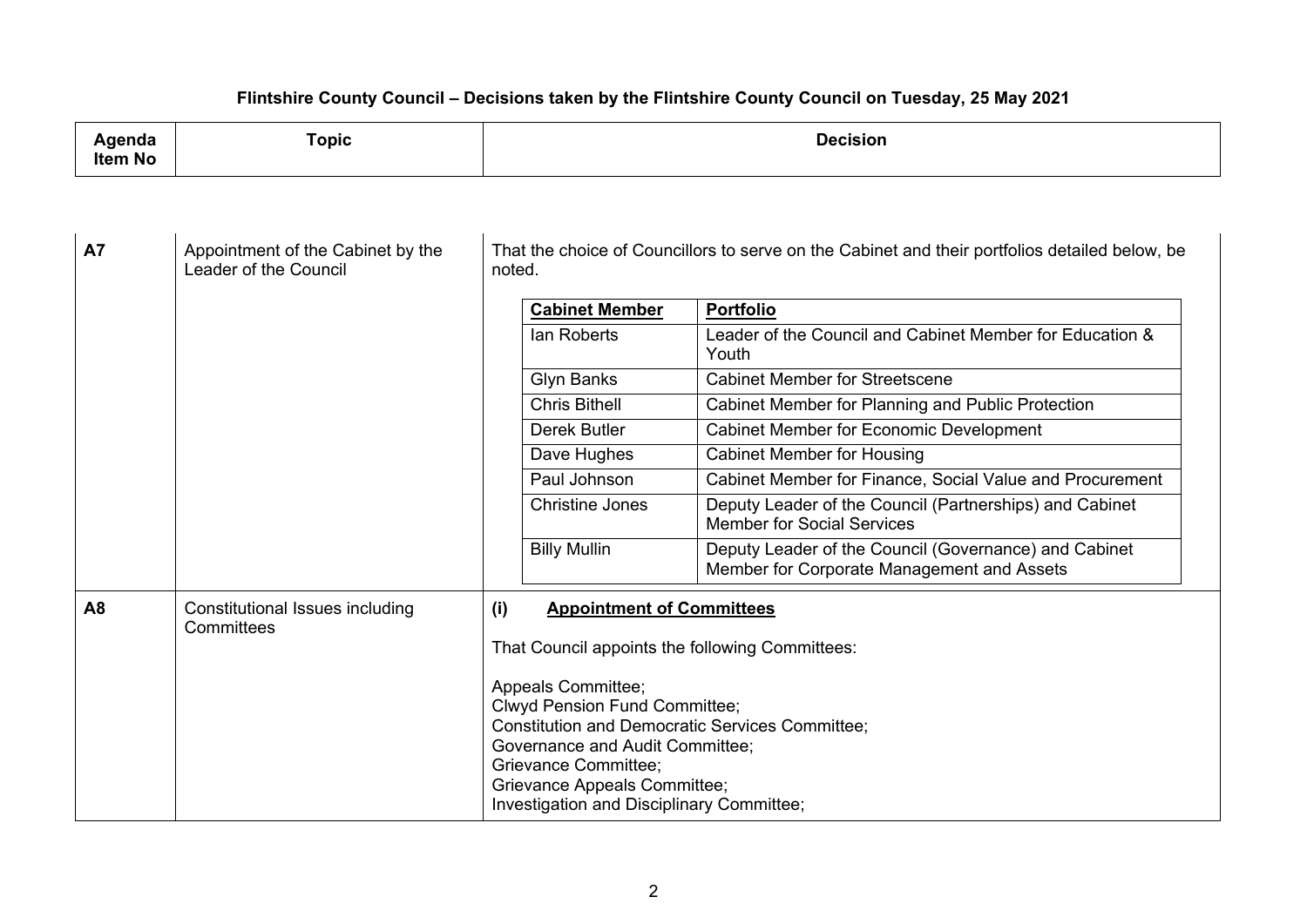| .<br>nua | `opic | Decisior<br>sıor<br>. |
|----------|-------|-----------------------|
| Item No  |       |                       |

| Joint Governance Committee (for Pensions);<br>Licensing Committee;<br><b>Planning Committee;</b><br>Recovery Committee;<br>Standards Committee; and<br>The five Overview & Scrutiny Committees listed in the report.                                                                                                                                                                 |
|--------------------------------------------------------------------------------------------------------------------------------------------------------------------------------------------------------------------------------------------------------------------------------------------------------------------------------------------------------------------------------------|
| (ii)<br>Determination of the size of Committees                                                                                                                                                                                                                                                                                                                                      |
| That the size of each committee be as set out in paragraph 1.04 of the report.                                                                                                                                                                                                                                                                                                       |
| (iii)<br><b>Terms of Reference of Committees</b>                                                                                                                                                                                                                                                                                                                                     |
| That the terms of reference for each Committee as set out in the Constitution be approved.                                                                                                                                                                                                                                                                                           |
| <b>Political Balance</b><br>(iv)                                                                                                                                                                                                                                                                                                                                                     |
| That the seats be allocated in accordance with political balance as set out in appendix 2 to the<br>report and the rules on membership of the Committees as set out in paragraphs 1.08 – 1.14 of<br>the report, and that the seats on the Grievance, Grievance Appeals and Investigation and<br>Disciplinary Committees be allocated to give a broad political spread of membership. |
| (v)<br><b>Appointment of Chairs of Standing Committees</b>                                                                                                                                                                                                                                                                                                                           |
| That the Chairs of the following Committees be appointed (noting any restrictions on<br>(a)<br>eligibility):                                                                                                                                                                                                                                                                         |
| Clwyd Pension Fund Committee - Councillor Ted Palmer<br>Constitution and Democratic Services Committee - Councillor Neville Phillips                                                                                                                                                                                                                                                 |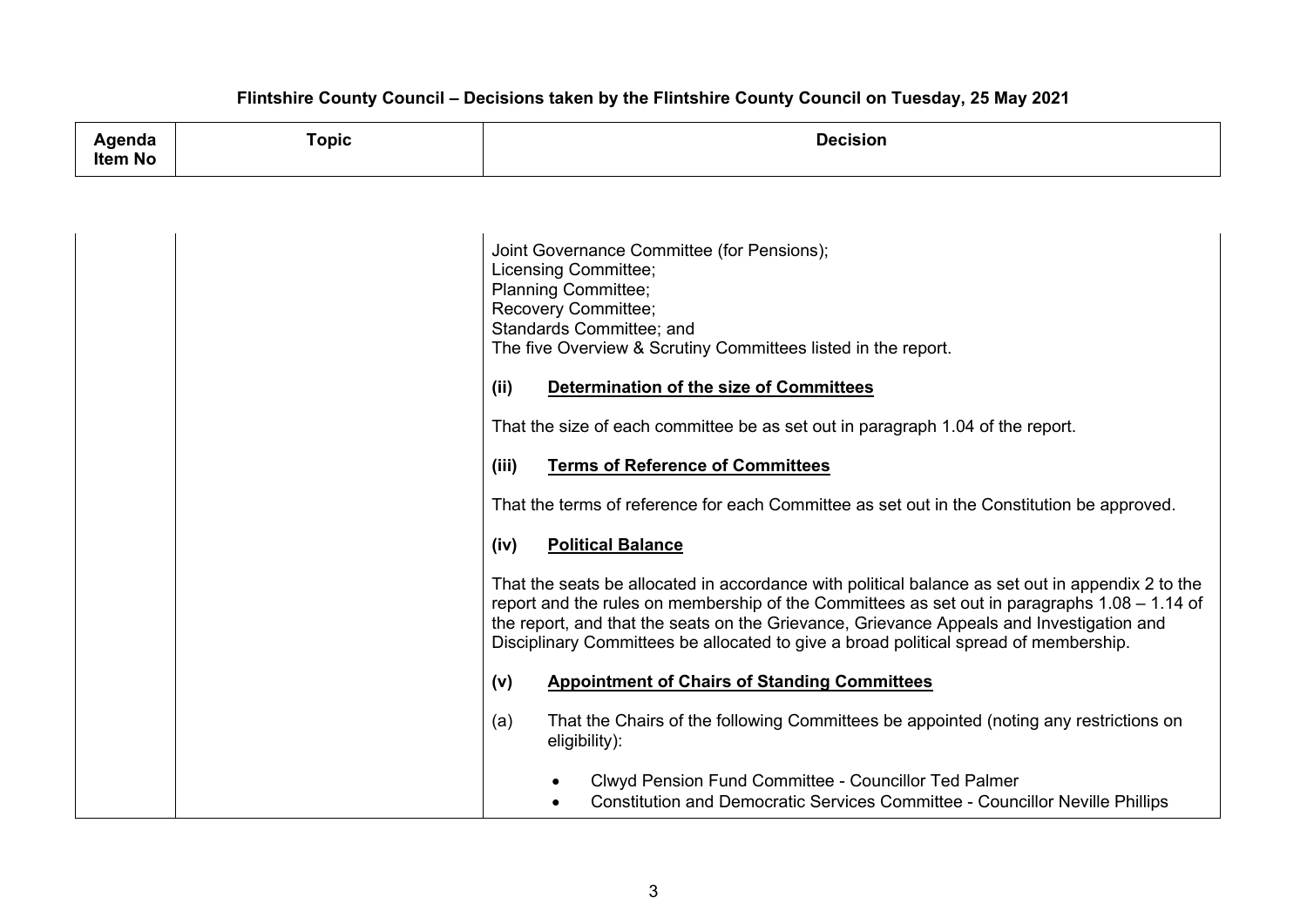| Agenda<br><b>Item No</b> | <b>Topic</b> | <b>Decision</b>                                                                                                                                                                                                                                                                                     |  |  |
|--------------------------|--------------|-----------------------------------------------------------------------------------------------------------------------------------------------------------------------------------------------------------------------------------------------------------------------------------------------------|--|--|
|                          |              |                                                                                                                                                                                                                                                                                                     |  |  |
|                          |              | Licensing Committee - Councillor Tony Sharps<br>$\bullet$<br>Planning Committee - Councillor David Wisinger<br>Recovery Committee - Councillor Richard Jones<br>$\bullet$                                                                                                                           |  |  |
|                          |              | That the Grievance Committee, the Grievance Appeals Committee and Investigation &<br>(b)<br>Disciplinary Committee should each appoint its own Chair from amongst its<br>membership; and                                                                                                            |  |  |
|                          |              | (c)<br>That the following groups be allocated the chair of the Overview & Scrutiny Committees<br>as outlined:                                                                                                                                                                                       |  |  |
|                          |              | Community, Housing & Assets<br>Labour (Councillor Ian Dunbar)<br>Education, Youth & Culture<br>Labour (Councillor David Healey)<br><b>Corporate Resources</b><br>Conservative<br><b>Environment &amp; Economy</b><br><b>Independent Alliance</b><br>Social & Health Care<br><b>Liberal Democrat</b> |  |  |
|                          |              | (vi)<br><b>Approval of the Constitution</b>                                                                                                                                                                                                                                                         |  |  |
|                          |              | That the rules, procedures, delegations and codes/protocols within the Constitution be<br>approved, including the temporary changes to the rules of procedure to accommodate virtual<br>meetings.                                                                                                   |  |  |
|                          |              | <b>Nominations to Internal Bodies</b><br>(vii)                                                                                                                                                                                                                                                      |  |  |
|                          |              | That the make-up of the Appointments Committee be approved.                                                                                                                                                                                                                                         |  |  |
|                          |              | <b>Standards Committee</b><br>(viii)                                                                                                                                                                                                                                                                |  |  |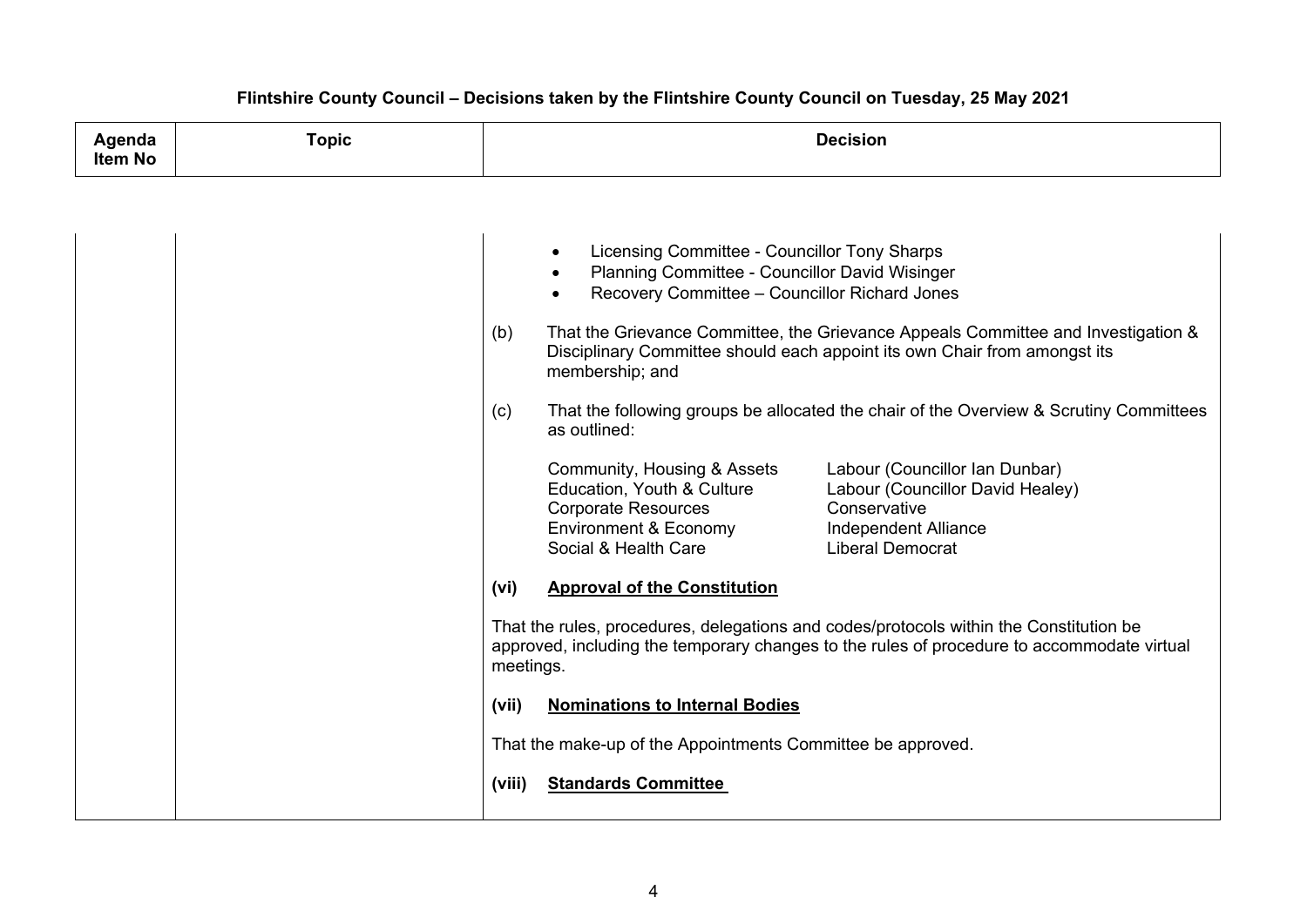| ша<br>Item No | ⊺opic<br>and the contract of the contract of the contract of the contract of the contract of the contract of the contract of | 100inian |
|---------------|------------------------------------------------------------------------------------------------------------------------------|----------|
|               |                                                                                                                              |          |

|     |                                                                                                  | That the composition and membership of the Standards Committee be noted, including the<br>change to membership of Councillor Gladys Healey replacing Councillor Paul Johnson.<br><b>Appointments to Outside Bodies</b><br>(ix)<br>That Council notes the nominees to Outside Bodies that have been appointed for the whole<br>Council terms and the Chief Executive's power to vary those nominations (in consultation with<br>Group Leaders).                                                                                                                                                                                                                                                                                                                                                                                                                                                                                                                                                              |  |
|-----|--------------------------------------------------------------------------------------------------|-------------------------------------------------------------------------------------------------------------------------------------------------------------------------------------------------------------------------------------------------------------------------------------------------------------------------------------------------------------------------------------------------------------------------------------------------------------------------------------------------------------------------------------------------------------------------------------------------------------------------------------------------------------------------------------------------------------------------------------------------------------------------------------------------------------------------------------------------------------------------------------------------------------------------------------------------------------------------------------------------------------|--|
| A9  | Schedule of Meetings 2021/22                                                                     | That the draft schedule of meetings for 2021/220 be approved.                                                                                                                                                                                                                                                                                                                                                                                                                                                                                                                                                                                                                                                                                                                                                                                                                                                                                                                                               |  |
| A10 | Council Plan 2021/22                                                                             | That the Council Plan 2021/22, on the recommendation of Cabinet, be adopted.                                                                                                                                                                                                                                                                                                                                                                                                                                                                                                                                                                                                                                                                                                                                                                                                                                                                                                                                |  |
| A11 | Public Interest report issued under<br>s.16 of the Public Services<br>Ombudsman (Wales) Act 2005 | That the findings set out in the Public Interest Report be accepted for the reasons set<br>(a)<br>out in paragraph 3.03 to 3.06 of the report; and<br>That the recommendations contained at paragraphs 50, 51, 52 and 53 of the Public<br>(b)<br>Interest Report be accepted, namely that the Council:<br>Issues an apology to the complainant;<br>ΙΙ.<br>Reviews whether the conditions attached to the retrospective permission have<br>been complied with. If it concludes that they have not, the Council should<br>consider what action may be expedient to ensure such compliance;<br>Instructs the District Valuer to assess the impact of the development on Ms N's<br>III.<br>property within 3 months and within a month of receiving the District Valuer's<br>report, pays her an amount which equates to the difference in value of her<br>property before and after the development; and<br>IV.<br>Confirms to the PSOW what action it has taken in response to the Public<br>Interest Report. |  |